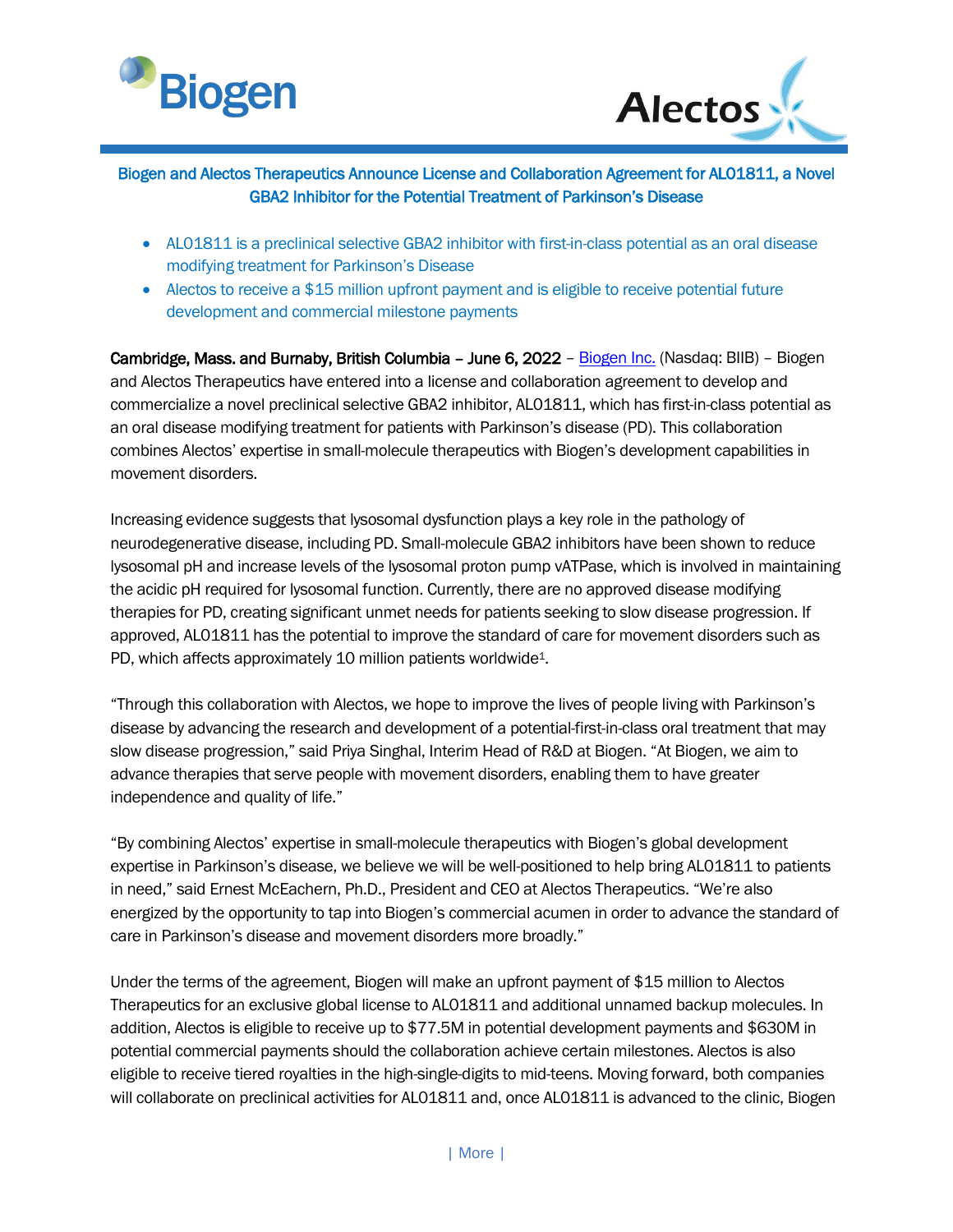will assume sole responsibility for all development, regulatory, manufacturing, and commercial activities and costs.

## About Biogen

As pioneers in neuroscience, Biogen discovers, develops, and delivers worldwide innovative therapies for people living with serious neurological diseases as well as related therapeutic adjacencies. One of the world's first global biotechnology companies, Biogen was founded in 1978 by Charles Weissmann, Heinz Schaller, Sir Kenneth Murray, and Nobel Prize winners Walter Gilbert and Phillip Sharp. Today, Biogen has a leading portfolio of medicines to treat multiple sclerosis, has introduced the first approved treatment for spinal muscular atrophy, and is providing the first and only approved treatment to address a defining pathology of Alzheimer's disease. Biogen is also commercializing biosimilars and focusing on advancing the industry's most diversified pipeline in neuroscience that will transform the standard of care for patients in several areas of high unmet need.

In 2020, Biogen launched a bold 20-year, \$250 million initiative to address the deeply interrelated issues of climate, health, and equity. Healthy Climate, Healthy Lives™ aims to eliminate fossil fuels across the company's operations, build collaborations with renowned institutions to advance the science to improve human health outcomes, and support underserved communities.

The company routinely posts information that may be important to investors on its website at [www.biogen.com.](https://www.biogen.com/) To learn more, please visit [www.biogen.com](https://www.biogen.com/) and follow Biogen on social media – [Twitter,](https://twitter.com/biogen) [LinkedIn,](https://www.linkedin.com/company/biogen-/) [Facebook,](https://www.facebook.com/Biogen) [YouTube.](https://www.youtube.com/biogen)

## About Alectos Therapeutics

Alectos Therapeutics is a leader in the discovery and preclinical development of novel small-molecule therapeutics to treat neurological diseases. Alectos focuses on identifying and developing innovative disease modifying strategies to address complex neurological conditions for which there are no effective treatments, including Alzheimer's disease and Parkinson's disease. For more information, please visit [www.alectos.com](https://www.alectos.com/) and follow Alectos on social media - [Twitter,](https://twitter.com/alectostx) [LinkedIn.](https://ca.linkedin.com/company/alectos-therapeutics-inc)

#### Biogen Safe Harbor

This news release contains forward-looking statements, including statements made pursuant to the safe harbor provisions of the Private Securities Litigation Reform Act of 1995, the potential benefits of AL01811; the potential benefits and results that may be achieved through our collaboration with Alectos Therapeutics; the potential benefits, safety and efficacy of AL01811; the potential treatment of neurological and neurodegenerative diseases; the potential of our commercial business and pipeline programs; and our strategy and plans. These statements may be identified by words such as "aim," "anticipate," "believe," "could," "estimate," "expect," "forecast," "goal," "intend," "may," "plan," "possible," "potential," "will," "would" and other words and terms of similar meaning. You should not place undue reliance on these statements, or the scientific data presented.

These statements involve risks and uncertainties that could cause actual results to differ materially from those reflected in such statements, including without limitation, the risks of unexpected costs or delays; the risk of other unexpected hurdles; failure to protect and enforce our data, intellectual property and